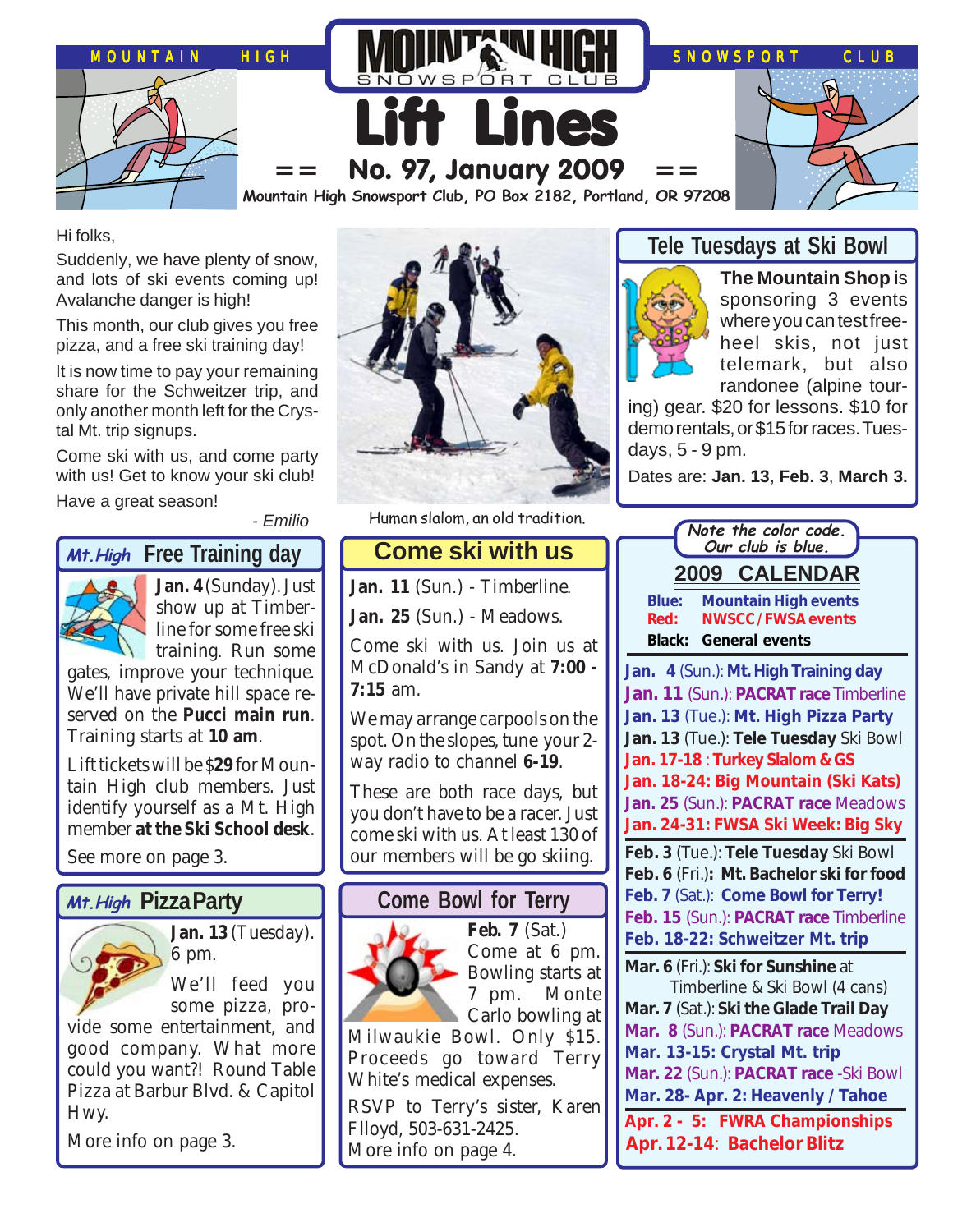#### *MOUNTAIN HIGH* **Recent Events** *SNOWSPORT CLUB*

### page 2 Lift Lines 97, January 2009

# **Canada Ski Safari - by Emilio Trampuz Mt.High**

Fresh snow at Kimberley

**Dec. 12-19, 2008.** This was our 6th annual road trip to Canada. Just like last year, the snow was late in coming, and people dropped out one by one, until only 2 of us were left: **Kay Kinyon** and **Emilio Trampuz**. And, just like last year, we followed the snow, first driving straight to Banff, where there was the most snow initially, and then we drove westward, skiing a different ski area each day.

We visited **Kimberely**, **Lake Louise**, **Kicking Horse**,

**Revelstoke Mt. Resort**, **Sun Peaks**, and **Silver Star**. On 3 of the 6 days, we had several inches of fresh snow overnight, followed by blue skies the next day! The snow kept getting better, and was best at the last two ski areas. The only problem was the extreme cold, especially at Lake Louise, where it was -30ºF overnight in Banff, and -20ºF on the hill. But the powder was good in Grizzly Gully.

**Revelstoke Mt. Resort** was sunny. Revelstoke Mt. Resort **Revelstoke Mt. Resort** was sunny. Nuthing<br>Not only does it have the most vertical Horse

in North America, at 5,600', but it also has huge plans for terrain expansion to as much as 10,000 acres over the next 10 years.

We had a close encounter with three little birds that were begging for food. After the pictures were published on our web site, Sandra Busch identified the birds as **Whiskey Jacks**. Of course! That explains why a trail at Silver



Star is called Whiskey Jack. I used to think the trail was named after some boozing ski patroler!!!

At both **Sun Peaks** and **Silver Star**, all the lifts and all the runs (except some double-blacks) were open, and we had fresh snow during the night, and great weather during the day.

The lodging and transportation cost us \$**345** per person. It would have been even less if we could have split the cost among 3 or 4 people. The skiing was free only at Silver Star and Sun Peaks. See photos on the **[Recent Photos](http://www.mthigh.org/PhotosRecent.htm)** page, and a 15-minute video on the **[Videos](http://www.mthigh.org/Videos.htm)** page. More on p.3.

**Vancouver Ski Areas - by Harry & Lisa Scribner**



Lisa, Lillie and I went to Vancouver BC for 5 days over Christmas. The skiing was excellent the first day at **Cypress** but it snowed on us all day at **Grouse Mt**. The food was fabulous and the accommodations had a fantastic view.

There are three local

ski resorts within 45 minutes from the condo we stayed at: **Cypress Mt.**, **Grouse Mt.**, and **Mt. Seymour**, and the lift tickets were about \$40 US. We got to go again.

**Lisa:** We stayed in a condo found on **[www.vrbo.com](http://www.vrbo.com/)** (Vacation Rentals by Owner). They usually require a full week. For shorter periods, go with a hotel.



See more photos at **[www.mthigh.org/PhotosRecent.htm](http://www.mthigh.org/PhotosRecent.htm)**.

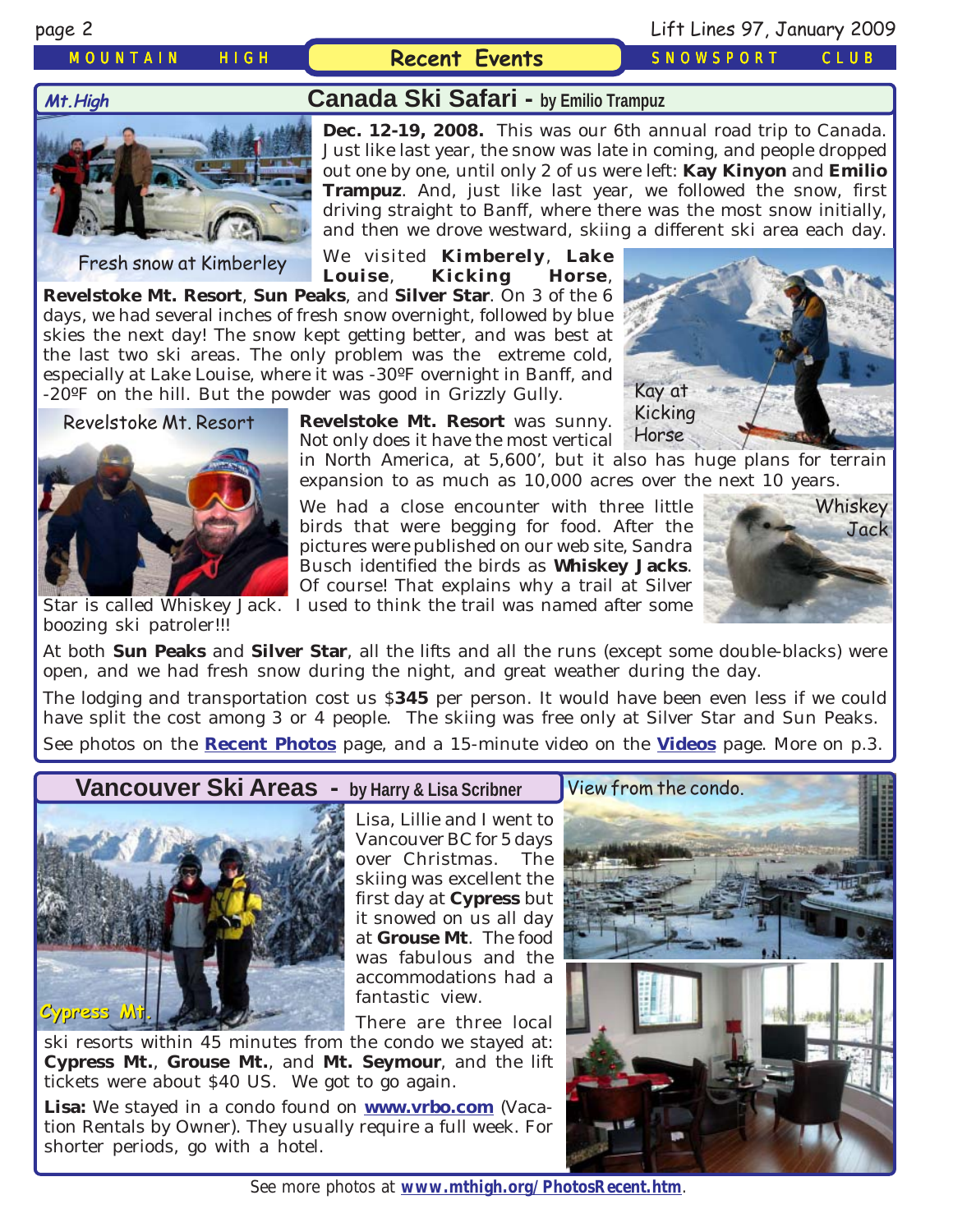*MOUNTAIN HIGH*

#### **Upcoming Events** *SNOWSPORT CLUB*

### **Pizza Party**



**Jan. 4** (Sun.) **Timberline.**

Improve your technique, be more precise in your turns, warm up for the new season.

Best of all: your club is paying for

this! Free training! What a club!

The training is free for our club members. Just show up. The lift ticket is not included, but identify yourself as a Mountain High member at **the Ski School desk** (at the bottom of the stairs) and pay only \$**29**. Thanks to **Gordon Lusk** for arranging all this.

Location: **Timberline ski area**. Pucci main run. Training starts at **10 am**.

Emilio will have membership cards available for those who have not received one yet. See him near the Ski School desk at **8:45 - 9:00 am**.

#### **Recreational PACRAT Racing**

**Jan. 11** (Sun.) - Timberline. **Jan. 25** (Sun.) - Meadows.

Our first two races of the season, for those who have signed up for it and joined a 10-person team.

Racers, get your racing bib from your team captain. If you don't meet before the race, find your team captain on the morning of the first race, 8:30 - 9:00 am.

#### **Turkey Slalom & GS**

**Jan. 17 & 18.** The Schnee Vogeli club organizes PNSA/ USSA sanctioned races at Mt. Hood Meadows. GS on Saturday and slalom on Sunday. Cost is \$25 per race, but you also need to be a member of the USSA. A temporary weekend membership is available for \$25.

For more info, contact **Jack Walker**, 503-807-3807 or **[jack@walkerperformancegroup.com](mailto:jack@walkerperformancegroup.com)**, or **Farzin Ghezel**, 503-358-5500 or **[fraser@smlend.com](mailto:fraser@smlend.com)**.

### **Rotary Ski Day at Mt. Hood Meadows**

**Jan. 26** (Mon.) 1 pm - 9 pm.

Hood River Rotarians will sell Rotary Ski Day **\$10** lift tickets near the Meadows Coffee/Deli, at the top of the right side stairs, at noon (on Monday).



**Jan.13** (Tue.) 6:30 pm at the Round Table Pizza 10070 SW Barbur Blvd., near Capitol Hwy. (by McDonald's). Everybody is invited! Come meet other club mem-

bers, check out what's new. Enjoy some "Maui Zaui" pizza (and other kinds)!

Included:

- Slide show or video of recent or upcoming ski trip.
- Socialize, mingle with other club members.
- The pizza is on the club, but buy your own drink.

# **Canada Safari in the Spring**



For the past 2 years, the snow has been coming a bit late, and few people joined us on the Canada ski safari in December. So, the plan for next season is to do this

road trip to Canada in the Spring (as Bruce and Linda have already done last Spring).

There are several advantages to this:

- 1. Roads will be clear of snow & ice in the Spring.
- 2. There will be plenty of snow at all ski areas, so all lifts and all trails will be open.
- 3. The weather will be warmer, so we won't have to ski in freezing, arctic temperatures.
- 4. There will be no need to chase the snow, so we'll be able to plan an itinerary and stick with it, making the whole trip more predictable (though a bit less adventurous).
- 5. The more people come, the cheaper the trip.

The Warren Miller vouchers are valid after about March 25th. In fact, you can do it this year too!

The only possible negatives are:

- 1. The need to wait all season for this trip.
- 2. Potentail conflict with the Lake Tahoe trip.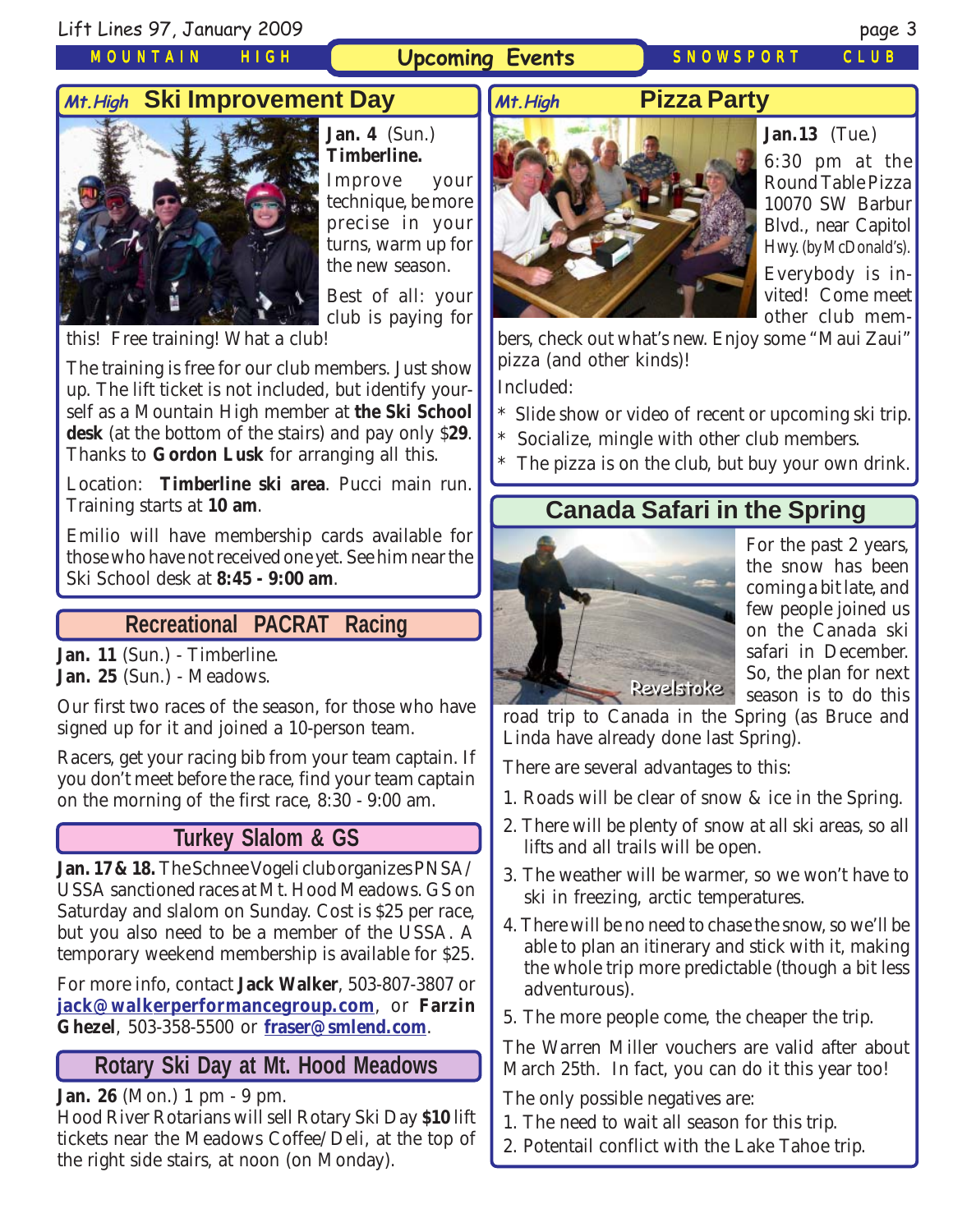#### *MOUNTAIN HIGH* **Fundraisers** *SNOWSPORT CLUB*

### **Come Bowl for Terry!**



As many of you may know already, our club president, Terry White has missed our annual Membership Party because he is dealing with a serous illness.

He is doing much better now, but full recovery will take a few months.

To help him cope with all the medical bills, his sister is organizing a fun benefit event we can all participate in. All proceeds will go toward Terry's medical expenses.

So, come one, come all to an evening of

#### **Monte Carlo Bowling**

**Feb. 7 (Saturday)**, starting at **7 pm**, at the

Milwaukie Bowl 3056 Harrison, nr. Hwy 224 Milwaukie, OR. 97222 Phone: 503-654-7719



**Gather at 6:00 pm**, to get your shoes, socialize, and form into teams. Bowling will start at 7:00 pm.

Admission: **\$15**. There will be a strike pot after every 3 games.

Only beer, wine, and soft drinks will be available. Just show up and have some fun. It's all for a good cause.

It would help to know how many people will show up, so please **RSVP** to:

**Karen Flloyd**, 503-631-2425.







**March 1-2:** Register your 5-person team now for this fun fundraiser for Cancer Research and hospice care. Two races

are held, and

only consistency counts; not speed. Team registration for 5 people is \$850. Contact **Russ Stanton**, **[russski2day@yahoo.com](mailto:russski2day@yahoo.com)** or **Dick Woolley** at **[rgwoolley@verizon.net](mailto:rgwoolley@verizon.net)**. Lots more information on our web site: **[www.mthigh.org/](http://www.mthigh.org/Events.htm#Oregon_Cancer_Ski_Out) [Events.htm#Oregon\\_Cancer\\_Ski\\_Out](http://www.mthigh.org/Events.htm#Oregon_Cancer_Ski_Out)**

#### **Hope on the Slopes**



**March 21/22:** (Sat./Sun.) at **Ski Bowl**. 1 pm - 1 pm.

A fundraiser for the American Cancer Society.

This is a 24-hour vertical challenge, where competitors earn points for both dollars raised and the total vertical feet skied. Teams can consist of between 5 and 15 people. You can also compete individually. There are no age restrictions.

Each participant will receive a personal web page that they can customize with their own messages and photos. Features of the web site include the ability to fundraise online and via email, track fundraising progress, and honor loved ones touched by cancer.

Registration is \$35 per person, or \$200 per team (for up to 15 members. Each participant is encouraged to raise a minimum of \$200.

Prizes include lift tickets, skis, boards, clothing,..etc.

Funds raised will be used by the American Cancer Society for cancer research, education, advocacy, and service.

More info at **[www.cancer.org](http://www.cancer.org/)** or **[Click Here](http://www.cancer.org/docroot/COM/content/div_Northwest/COM_5_1x_Hope_on_the_Slopes.asp?sitearea=COM)**.

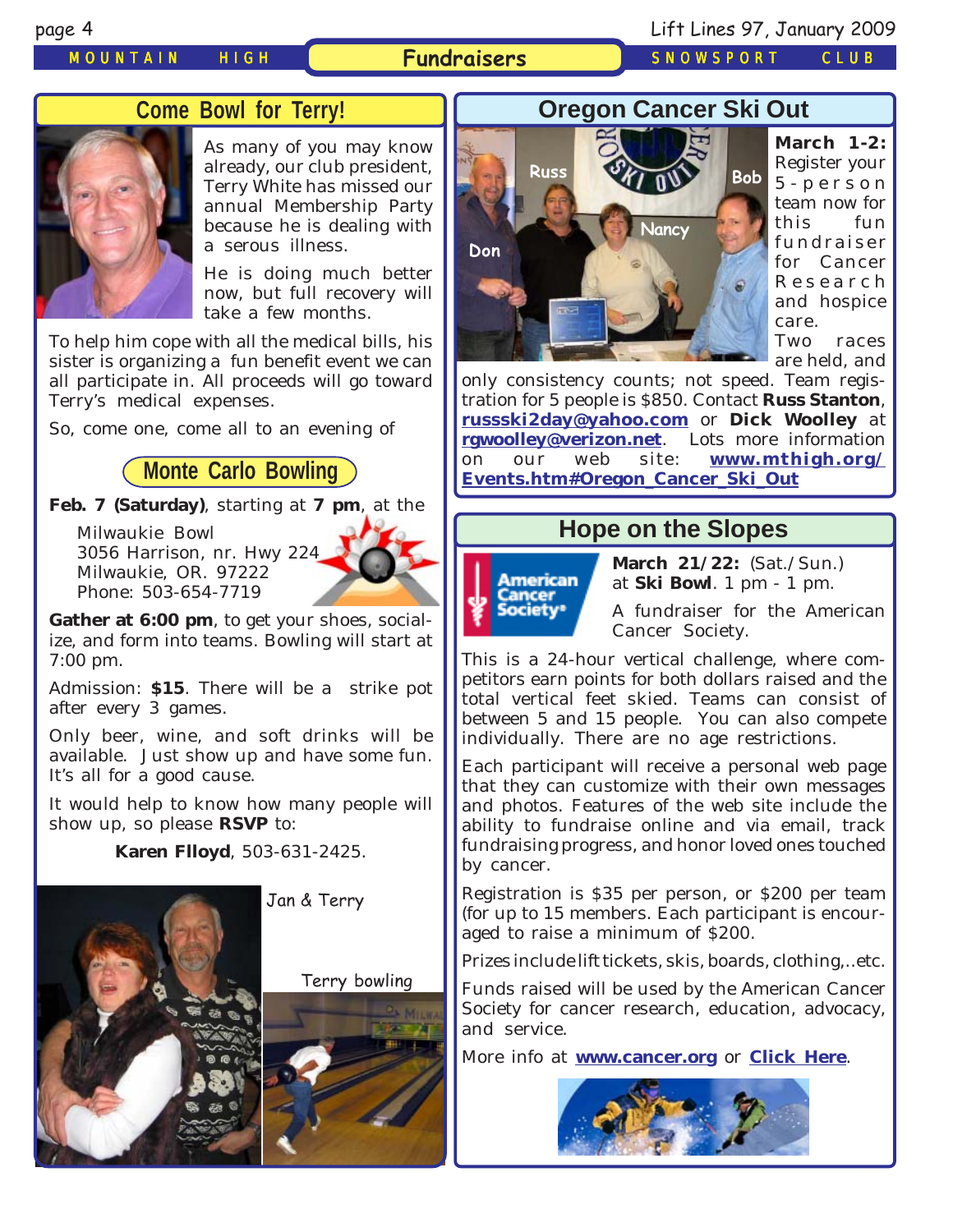*MOUNTAIN HIGH*

### **Trip enticement** *SNOWSPORT CLUB*

### **Reasons to Visit Lake Tahoe This Season - by Emilio Trampuz -**

The best way to get to know your club is to come on some trips with us. In the past two issues we foucsed on SchweitzerMt. and Crystal Mt. Now let's take a look at our Lake Tahoe trip. Here's what's special about it.

1. **It's sunny most of the time in California.** Why freeze when you can bask? Tahoe enjoys more than 300 sunny days annually.

2. **Great views of the Lake!** Heavenly has some pretty good views. But, even better can be had at Homewood and/or Diamond Peak.

3. **Heavenly is huge!** Heavenly Valley is Califormnia's largest ski area, offering 3,500 vertical feet, 4,800 acres, spread in two States (California and Nevada), served by 29 lifts.

4. **New trails with features, such as tree islands** are opening in the SkiWays glades on the California side, making skiing more interesting.

5. **According to Mark Twain: "***To breathe the air that angels breathe, you must visit Lake Tahoe***."** Quoted on the wall at East Peak Lodge at Heavenly.

6. **Great flexibility and variety of terrain!** This trip is tied to Heavenly for only 2 days. The remaining 3 days are open for visiting any other ski area we feel like. This is an ooportunity to visit Kirkwood, Squaw Valley, Alpine Meadows, Northstar, Homewood, Diamond Peak, Sugar Bowl, Sierra-at-Tahoe, or any of the dozen or so ski areas around the lake. Each year, this can feel like an entirely different trip.

7. **Great condos right by the lake,** at the Lakeland Village. Go for a walk along the lake's shore, feed the ducks and the geese.

8. **The Tahoe Queen** offers romantic cruises on the lake.

9. **Casinos & restaurants** offer a lot of variety for evening entertainment.









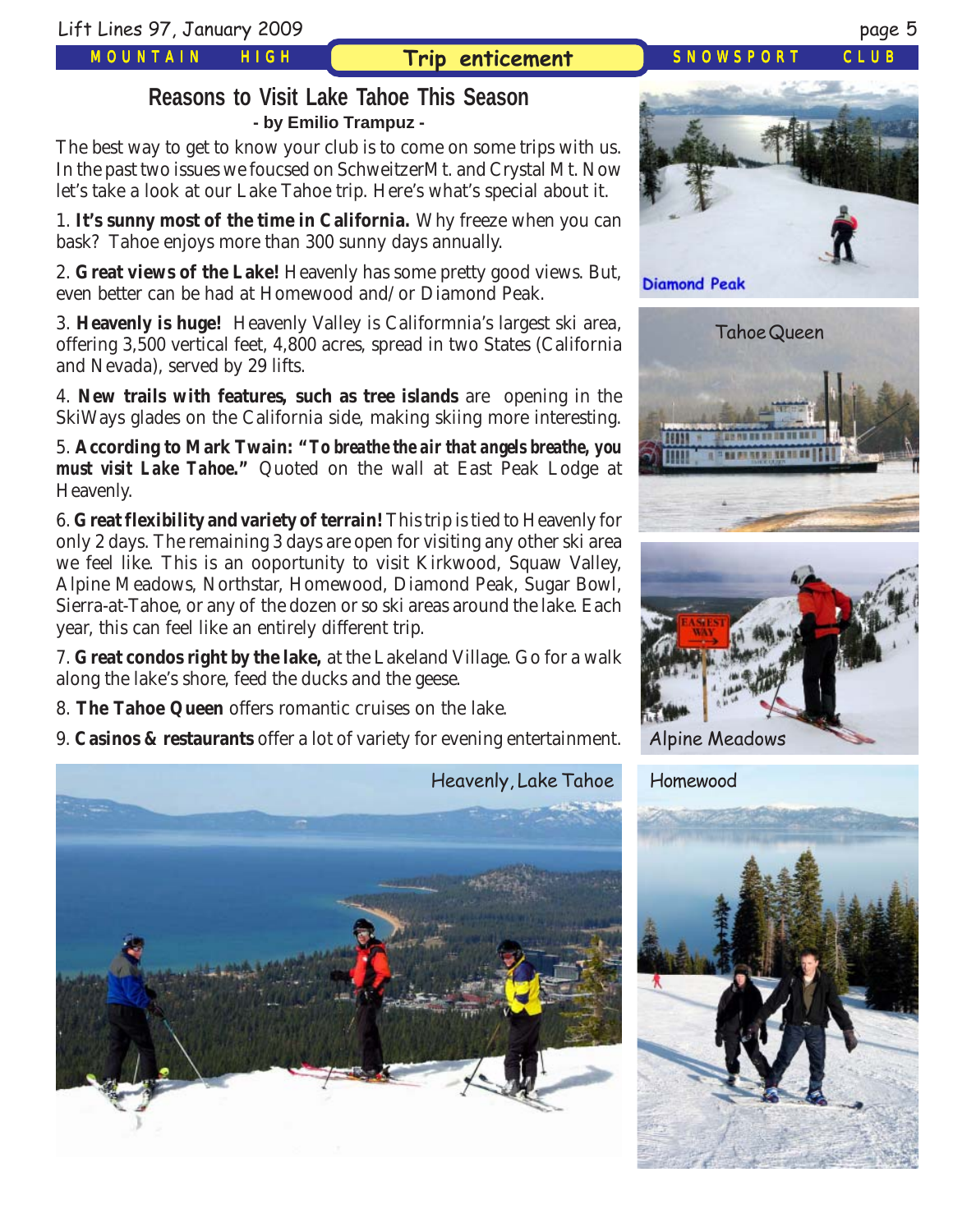#### *MOUNTAIN HIGH* **PACRAT Racing** *SNOWSPORT CLUB*

### **PACRAT News**

#### **Pacific NW Area Clubs Recreational Alpine Teams**



The PACRAT Board has commended our Mountain High club for our efforts in promoting PACRAT racing, and growing our club's teams from just 40 racers a few years ago to a total of 134 Mt. High racers this year.

See more info about recreational PACRAT Racing at **www [.mthigh.or](http://www.mthigh.org/Racing.htm) g / Racing.htm**.

If you want to race, contact Bruce ASAP: **[Yuffiet@comcast.net](mailto:Yuffiet@comcast.net)** or phone: 503-697-7892.

### **First two races in January**

**Jan. 11** at Timberline.

[Mt. High Vice-President](http://www.mthigh.org/Racing.htm)

**Jan. 25** at Mt. Hood Meadows.

Team captain will distribute the bibs to their teams, either before or at the first race. There's a biref team captains' meeting at 8:30 am on race day.

#### *2009 PACRAT Race Dates*

**Date Location**



**Note to new racers:** If you are nervous about racing right next to another person, let him/her go first. Your clock doesn't start until your legs cross the starting gate.



submit your lift tickets (or receipts) to: NWSCC, PO Box 1915, Portland OR 97207. More info on our Council's web site: **[NWskiers.org](http://www.nwskiers.org/)**. For more info, contact **Steve Coxen**, 503-679-9022, or by email to: **[sacoxen@aol.com](mailto:sacoxen@aol.com)**. See the **[Articles](http://www.mthigh.org/Articles.htm)** page on the Mt. High web site for last year adventures.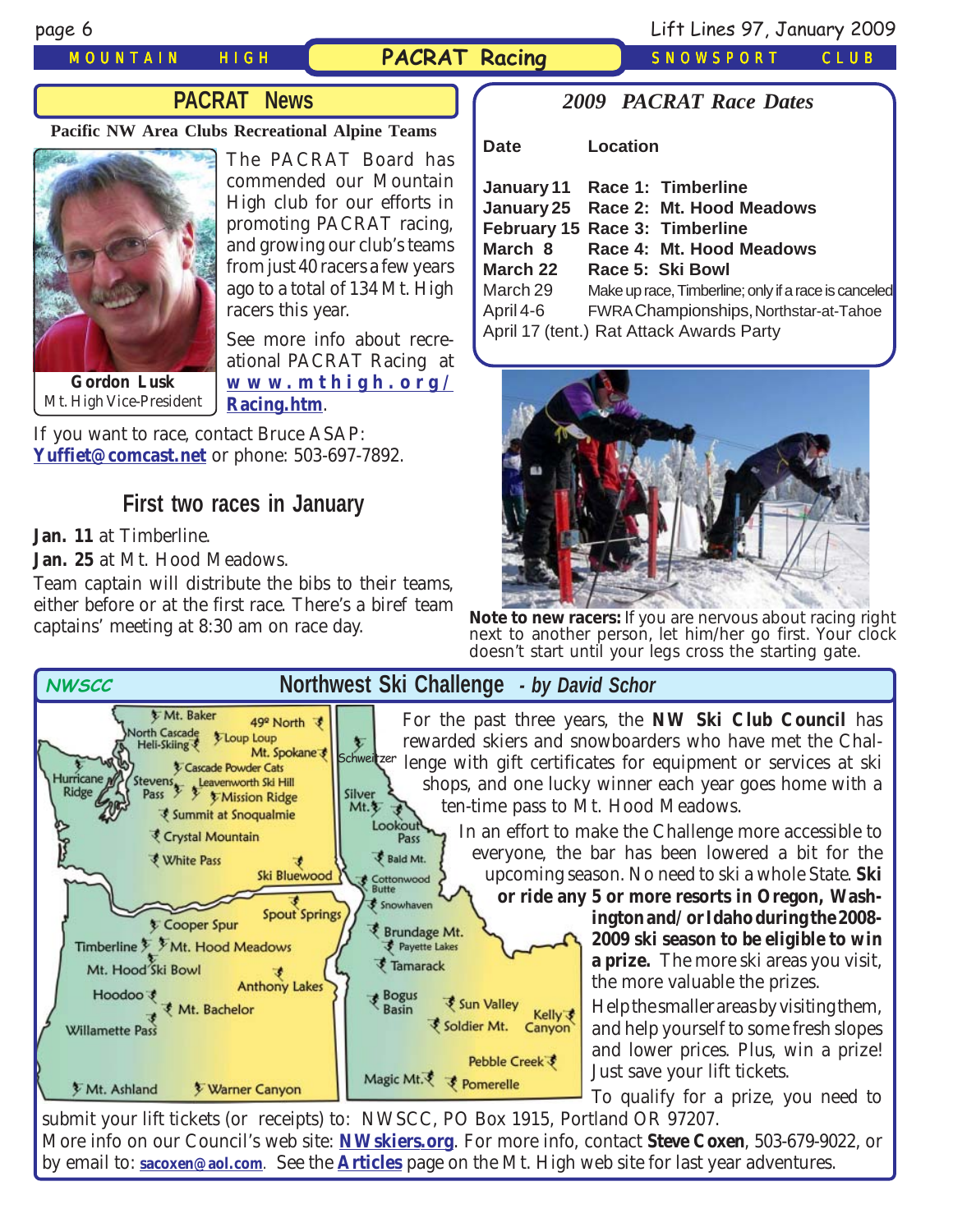Lift Lines 97, January 2009 page 7

*MOUNTAIN HIGH*

#### **Club News**

*SNOWSPORT CLUB*

## **Membership Cards**



Most people have already picked up their membership card in person at the **Membership party** or **Ski Fair**. If you did not get one, we'll mail it to

you. Please send your mailing address to Elaine Bock, **[SeawitchPdx@aol.com](mailto:seawitchpdx@aol.com)**, or to: **Mountain High Snowsport Club**, PO Box 2182, Portland, OR 97208.

# **Free \$kiing corner: Cheap tickets**



Would you like your tickets free of just cheap?

To combat high lift ticket prices, you have lots of options. Hoofing it up the hill, or using skins and alpine touring

gear is definitely one of them.

Another is to check out the long list of **free** of **halfprice** offerings we published in the Nobember issue of Lift Lines, on page 4. The list is now also posted on our web site at: **[www.mthigh.org/Lift-tickets.htm](http://www.mthigh.org/Lift-tickets.htm)**.

### **Buses to Mt. Hood Meadows**



**Buses** to Meadows will run on Fridays from the Mountain Shop, and on weekends and holidays from Tualatin and Gate-

way Park & Rides. Cost: \$79 includes both bus and lift ticket.



A 15-month wall calendar (Oct. 2008 - Dec. 2009), with our club photos and with most of our trips and races already marked, is now on our web site EVENTS page. You can print it in 2 sizes, or let Emilio print it for you for a small fee: 1. Tabloid (11x17") ... \$8. 2. Letter (8.5 x 11") ... \$4. Downloads are free, of course.

**Mt. Bachelor Lift Ticket only \$50**

**Mt. High Wall Calendar**

Just show your club membership card and a photo ID at the Mt. Bachelor Sports Desk and receive a \$50 allday lift ticket. Just one of the benefits of membership.

# **Mt. High Man & Woman of the Year**

Every year, we honor 2 people who have contributed to the club and to our sport. Some of the past honorees:

| 2008: Jack Folliard  | <b>Elaine Bock</b> |
|----------------------|--------------------|
| 2007: Gary Stevenson | Linda McGavin      |
| 2006: Gordon Lusk    | Linda McGavin      |
| 2005: Terry White    | Debbi Kor          |
| 2004: Emilio Trampuz | Debbi Kor          |
| 2003: Emilio Trampuz | Debbi Kor          |
| 2002: Emilio Trampuz | Debbi Kor          |

All the NW Ski Club Council winners win 2 days/ 2nights at Big White or Silver Star. The winners at the Far West level will win 5 days at Big White/Silver Star.

So, start doing good works for the club if you want to be a candidate next year. Or start thinking about whom we should nominate this coming year.

### **Mountain High entry in Outstanding Club Competition**



Every year, we enter the "Outstanding Club" competition.

This year, the entries have to be presented in the form of **3-ring binders** containing short presentations of our various activities (On the snow activities, Promoting the sport of skiing, Charity events, Social activities, etc.)

It would be great if **every member of our club submitted a page**, illustrating some fun aspect of our club, some activity in which you participated, etc. Preferably, include at least one photo. Or a collage of photos. Personalize it with your own photo. Let's show them this club has a lot of active members! Think about it. Send all entries to Emilio

Trampuz, <u>Emilio2000@earthlink.net</u>. Or mail your contribution to Emilio Trampuz, 4742 Liberty Rd. S., #296, Salem OR 97402. Let's win that Outstanding Club title!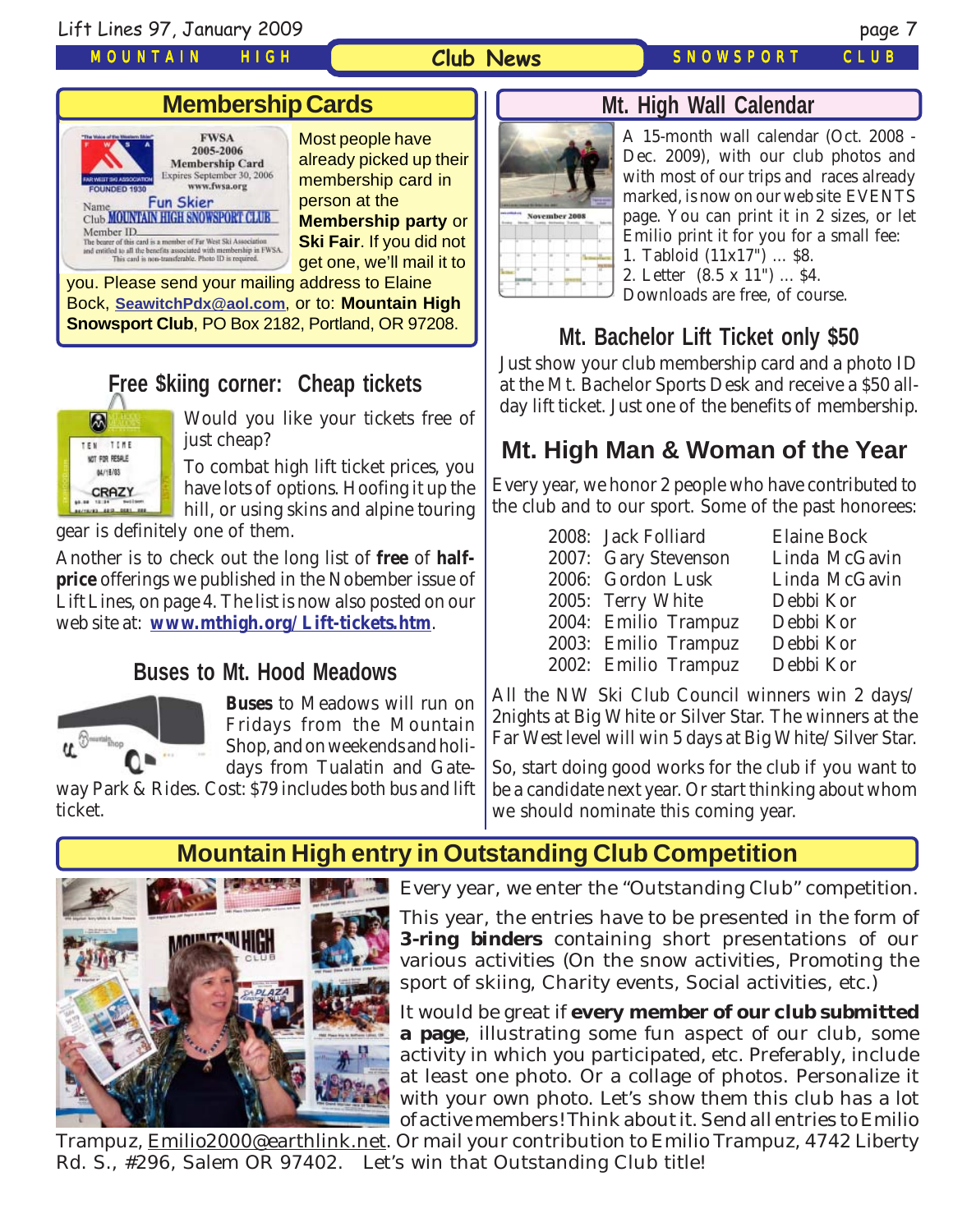### *MOUNTAIN HIGH* **Upcoming trips** *SNOWSPORT CLUB*

### page 8 Lift Lines 97, January 2009

# **Winter Trips**

*See our [Trips Cancellation Policy](http://www.mthigh.org/Documents/Trip-Cancellation-Policy.pdf) on page 12.. More info and trip updates will be posted on our web site: [www.mthigh.org/Trips.htm](http://www.mthigh.org/Trips.htm).*

# **Signup deadlines:**

- **1. Schweitzer Mt.: Jan. 15**
- **2. Crystal Mt.: Feb. 15**
- **3. Heavenly/Tahoe: Feb. 28**

# **Big Mt.** (MT)



**Jan. 18 - 24, 2009.** A train trip to Whitefish Mountain Resort

(the new name for Big Mt.)

The **Ski Kats** club invites us to join them. Party en route. Sleeping compartment included in both directions. 4 days skiing out of 5, ground shuttles included.

Price: \$749 (adults, 16 - 64) \$679 (seniors 65 - 69). \$482 (seniors 70 or over)

Mail \$100 deposit to Mt. Hood Ski Kats, PO Box 90141, Portland, OR 97290. "Attn: Dincelli"

Contact: **Annette D'Incelli**, 503- 788-0956, or **[dincelli@aol.com](mailto:dincelli@aol.com)**.

### **Mt.High Whistler Cabin**

**Jan. 25-31, 2009.** 6 nights lodging/ 5 days skiing. Carpooling. Cost - \$250 pp. includes lodging, daily breakfast, lunch & dinner.



Everyone is encouraged to cook a dinner. For lift tickets, use Shell coupons.

Lodging in a cabin 5 min. north of Whistler Village. Shuttle to lifts every 20 mins. Contact **Bill Leeper**: 503-639-2603.



Want to see a preview of our trip destinations for this year? Check out a 3.5 minue **[slide](http://www.mthigh.org/Photos.htm) [show](http://www.mthigh.org/Photos.htm)** we just set up on our **[Photos](http://www.mthigh.org/Photos.htm)** page. Normally, that is a static page with just 5 or 6 sample photos from our former trips. But, we have now added a special insert, which displays a slide show highlighting 4 upcoming club trips (Canada Safari, Schweitzer, Crys-

tal, and Lake Tahoe), all based on previous similar trips.

**Suggestion:** Click on the button in the upper right corner of the insert, to enlarge the window. Then hit the middle button to start the show.

Want even more? Go to our **[Videos](http://www.mthigh.org/Videos.htm)** page, and watch the videos of our **Heavenly/Tahoe** trip, the **Canada 2006** trip, the **Crystal Mountain 2005**. Sorry, no Schweitzer video yet, but for Schweitzer, check out the video on Schweitzer's home page, at **[www.schweitzer.com](http://www.schweitzer.com/)**.

# **Spring Bachelor Blitz !!! NWSCC** Mt. Bachelor **The Blitz is postponed till Spring!**

**NEW DATE PROBABLY: Apr. 10-12, 2009. Date yet to be confirmed.** Join all local ski clubs in a

 $\blacksquare$ 

celebration of Mt. Bachelor's 50<sup>th</sup> anniversary.

Only **\$249** includes:

- > 2 nights lodging
- > Bus from Portland
- > Saturday night dinner

Lift tickets are extra, but will be very affordable, at only **\$79** for a 2-day pass (Saturday and Sunday).

During the 80s and 90s, local ski clubs used to run several busloads of people to Mt. Bachelor, to usher in the new season with a big party. The last Blitz was held in December 2001.

Now, seven years later, it's time to dust off our skis, re-visit Mt. Bachelor, and ski and party hard. It's time for another Blitz!

Mail a \$249 check to: NWSCC P.O. Box 1915 Portland, OR 97207.

Contact **Debbi Kor** at: **[ijustwannarun1@comcast.net](mailto:Ijustwannarun1@comcast.net)**, 206/283-0269.

- **Mt. Bachelor Family Trip Skiyente** p
	-

**April 10-12, 2009.** Each year, the all female Skiyente Ski Club organizes a Family trip, open to all members of local ski clubs.

This year, the trip will be to Mt. Bachelor, on Easter weekend. Send \$100 deposit to Skiyente Ski Club, P.O. Box 56342, Portland OR 97238. Contact: Colleen Walter, **[colleenski2002@yahoo.com](mailto:colleenski2002@yahoo.com)**.

See more info on our web site, on the **[TRIPS](http://www.mthigh.org/Trips.htm)** page.

**Mt. High Trips Preview**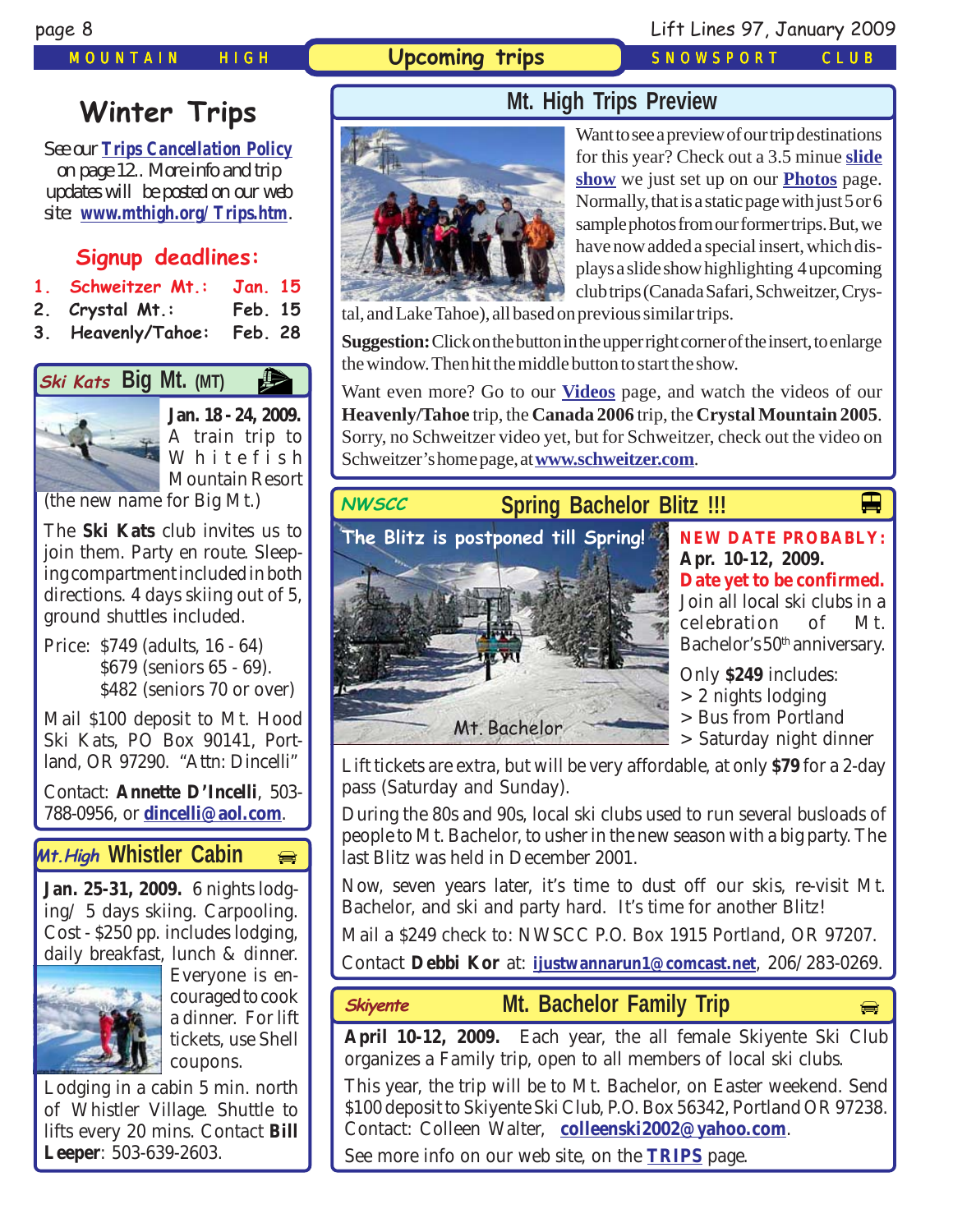Lift Lines 97, January 2009 page 9

*MOUNTAIN HIGH*

**Trips** *SNOWSPORT CLUB*



The FWSA amenity package includes:

- 
- \* Registration \* Welcome Party, \* Pub Crawl,
- \* 5-day lift ticket, \* Mountain Picnic, \* 3 Races (optional);
- \* Après Ski Party, \* Council Night Event, \* Farewell Awards Banquet

J**an. 24-31, 2009.** The biggest ski party in the West is the annual Far West trip, involving dozens of ski clubs throughout the Western States.

**Big Sky** and adjacent **Moonlight Basin** offer lots of terrain for all tastes.

**Price** ranges are from \$900 to \$1485 depending on lodging selection. \*Price does NOT include air or ground transportation.

Price includes 7 nights lodging (double occupancy) and the FWSA amenity package. (FWSA amenities packages will NOT be sold separately) The Voice of the Western Skier"



Send in a \$100 deposit. Make check payable to **Northwest Ski Club Council**, P.O. Box 1915, Portland OR 97207. Contact: **Barbara Bousum**, 503/224-3584, **[BBousum@gmail.com](mailto:BBousum@gmail.com)**.



# **Mt.High Schweitzer Mt. (ID) + 49<sup>o</sup> North (WA)**

[Snow ghost at Schweitzer Mt.](http://www.schweitzer.com/)



around noon. Return on Sunday by 9 pm. 3 days and nights at Schweitzer, plus 1 day at 49º North.

**[Schweitzer Mt.](http://www.schweitzer.com/)** Larger than many Colorado resorts, with 2,900 acres and 2,400 vertical feet. It has a 6 passenger hi speed lift, 2 hi speed quads, 1 triple, 3 double lifts. Open bowl and tree skiing. Long cruisers. Ski-in/ ski-out lodging. See snow-ghosts & ghost of Mr. Schweitzer.

**49º North** has 2,325 acres, 1,850 vertical feet, served by 1 quad and 4 double chairlifts. You can ski the 7 Deadly Sins (aka Cy's glades), and ring the mountain god's bell for good luck. Long cruisers. Lots of tree skiing.

**Lodging:** 3 nights at Selkirk Lodge in on-mountain village at Schweitzer, hot tub, heated pool, restaurant, ski-in/ski-out. After leaving Schweitzer, we'll spend a night in a motel in Newport (WA), an hour from Schweitzer and less than an hour to 49º North. Motel has high-speed internet, cable TV, and restaurant.

**Transportation.** We'll have a chartered bus all the way from Portland. If you prefer, you can fly to Spokane, and connect with us either in Spokane or at Schweitzer Mt. Flight is not included.

**Price:** Sliding scale, depending on the number of participants. For **30** people, price = **\$677**. For each additional 2 people, price for everyone drops by \$7. For 40 people, price  $= $641$ . Price for those 65 or older will be **\$20 less**. **Approximately 27 people have signed up so far. Final payment needed by Jan. 15.**

**Included:** 4 nights lodging, 3 breakfasts (at Schweitzer), 4 lift tickets, and bus transportation.

**Payment schedule:** Initial deposit = \$100.

2nd deposit **by Nov. 10** =  $$230$  additional

Remaining sum **by Jan. 15 =** (approx. \$330 or less, depending on # of participants). Use **[Dough Transmittal form](http://www.mthigh.org/Documents/DOUGH%20TRANSMITTAL%20FORM.pdf)**, p.11. Note: No cancellations in the last 30 days.

Contact **Emilio Trampuz** at: 1-503-378-0171, or **[Emilio2000@earthlink.net](mailto:Emilio2000@earthlink.net)**.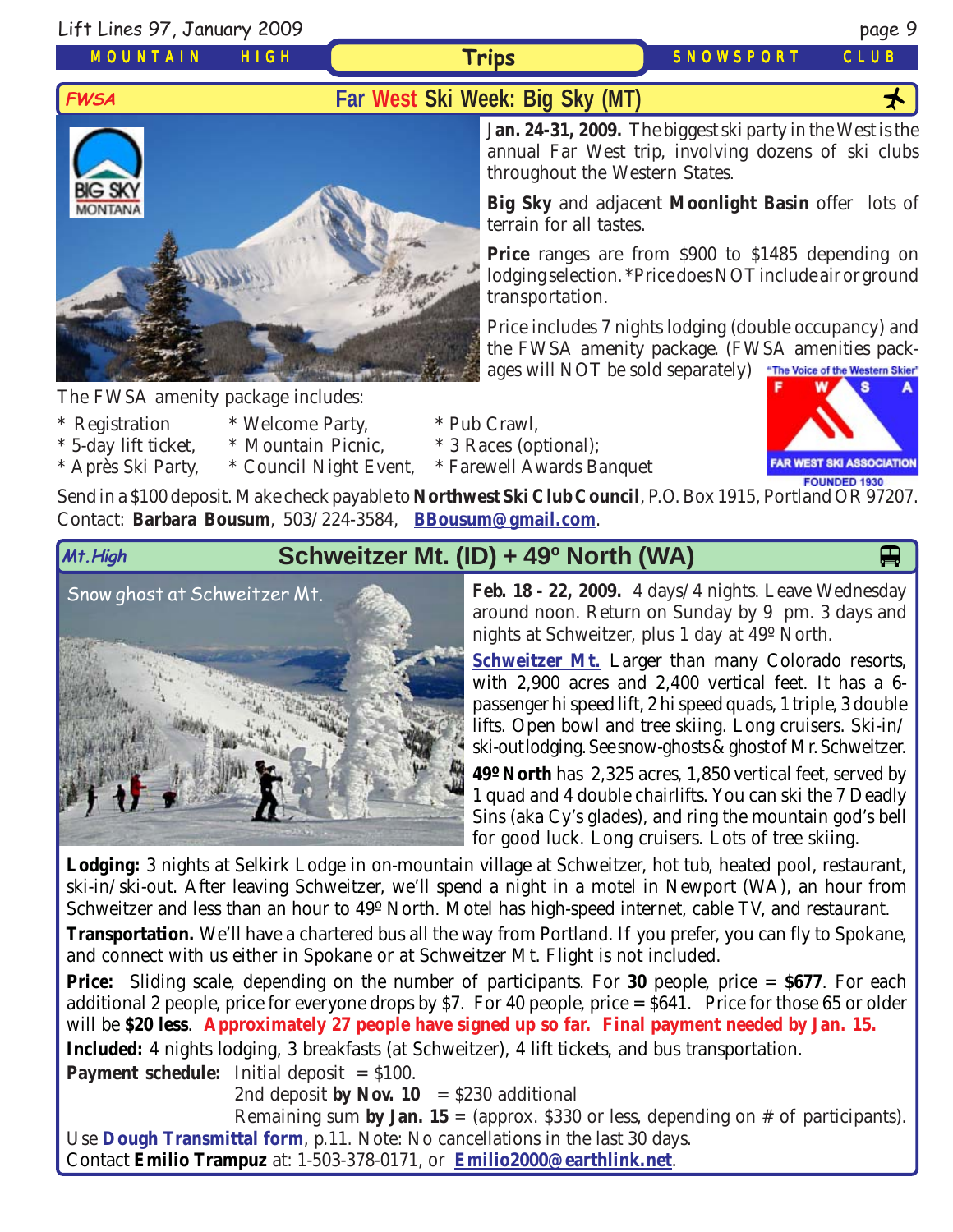**Mt.High**

#### *MOUNTAIN HIGH* **Trips** *SNOWSPORT CLUB*

#### **[Crystal Mountain \(bus trip\)](http://www.crystalmt.com/)**

**March 13-15, 2009.** Our annual **Mt. High weekend bus trip**. 2 nights/2 days. We leave Friday around 5:00 pm. Lots of fun on the bus - this is the best way to get to know other club members! We'll return Sunday by 8 pm.

**Crystal Mountain** is the largest ski area in Washington with 3,100 vertical feet and 57 named runs. There's everything from gentle groomed cruising runs for beginners to challenging steeps - backcountry, glades, chutes and unbelievable black runs for the more adventurous. Skiing Magazine voted Crystal Mountain the #7 top mountain in North America. There are 2 six-pack hi-speed lifts, 2 hi-speed quads, 2 triples, and 4 doubles.





[Crystal Mt.](http://www.crystalmt.com/) New since our last trip to Crystal Mountain in 2005 is the Northway lift, a double chair that moves at a faster than normal rate, providing access to 1,000 acres of skiing and increasing Crystal's liftserviced terrain by 77%. There are now 2,300 acres of lift served terrain, plus 500 acres of backcountry.

> We'll again stay at the Best Western Park Central hotel in the center of downtown Enumclaw, 45 minutes from the mountain, with easy access to a variety of restaurants and bars. Breakfast is provided for hotel guests.

We'll keep the cost down by using a sliding scale. **The more people, the lower the price** (\$3 less for every additional 2 people). Bring all your friends and save money! Price (with a minimum 28 people), is **\$220** for the bus trip, 2 nights' lodging, 2 breakfasts, and one lift ticket. The reason for only one lift ticket is that on Sunday, March 15, Crystal Mountain is allowing all NWSCC club members to buy tickets at half price - only \$30 - but you have to go to the ticket window yourself and show your NWSCC card (i.e. your club membership card; you'll get it when you re-join for 2008-09). **Approx. 37 people have signed up so far.**

Use **[Dough Transmittal form](http://www.mthigh.org/Documents/DOUGH%20TRANSMITTAL%20FORM.pdf)**, p.11, to send **\$100 deposit**, due by **November 30**. Full payment due by February 15, 2009 (you will be told the balance due - the trip price could be as low as \$205 (if we get 40 people!). No refunds after Febr. 15 unless you fill your spot. Contact **Linda McGavin:** (503)652-2840, **[Trips@mthigh.org](mailto:Trips@mthigh.org)**.



Marv and Janice at Heavenly, Lake Tahoe

# Mt.High **Download Cake Tahoe / Heavenly**



**Mar. 28 - Apr.2, 2009** A 5-day trip (Saturday - Thursday).

**Skiing:** Heavenly is our main destination, with 4,800 acres and 3,500 vertical feet, and slopes in both California and Nevada. But, we'll ski other places too. **Approximately 16 people have signed up so far.**

**Lodging:** Lakeland village condos, 1-4 bedrooms, full kitchen, hot tub, heated pool, sauna, free shuttles, 1 mile to the lifts.

**Fly to Reno (on your own),** or drive, or rent a car. Janice can help you carpool with others. You can also link this trip with the Far West Championships at Northstar, which start the day after this trip ends.

**Price:** Approx. \$400 (yet to be finalized) includes:

- \* 5 nights lodging, in shared condo. \* Breakfast
- \* 2 of 3 days lift ticket to Heavenly \* Wine & cheese welcome party,
- \* Shuttle around town and to Heavenly gondola or tram.

Contact **Janice Jessen**: **[jessen9011@comcast.net](mailto:jessen9011@comcast.net)** Send \$100 deposit. Use **[Dough Transmittal form](http://www.mthigh.org/Documents/DOUGH%20TRANSMITTAL%20FORM.pdf)**, p.11. Note: No cancellations in the last 30 days.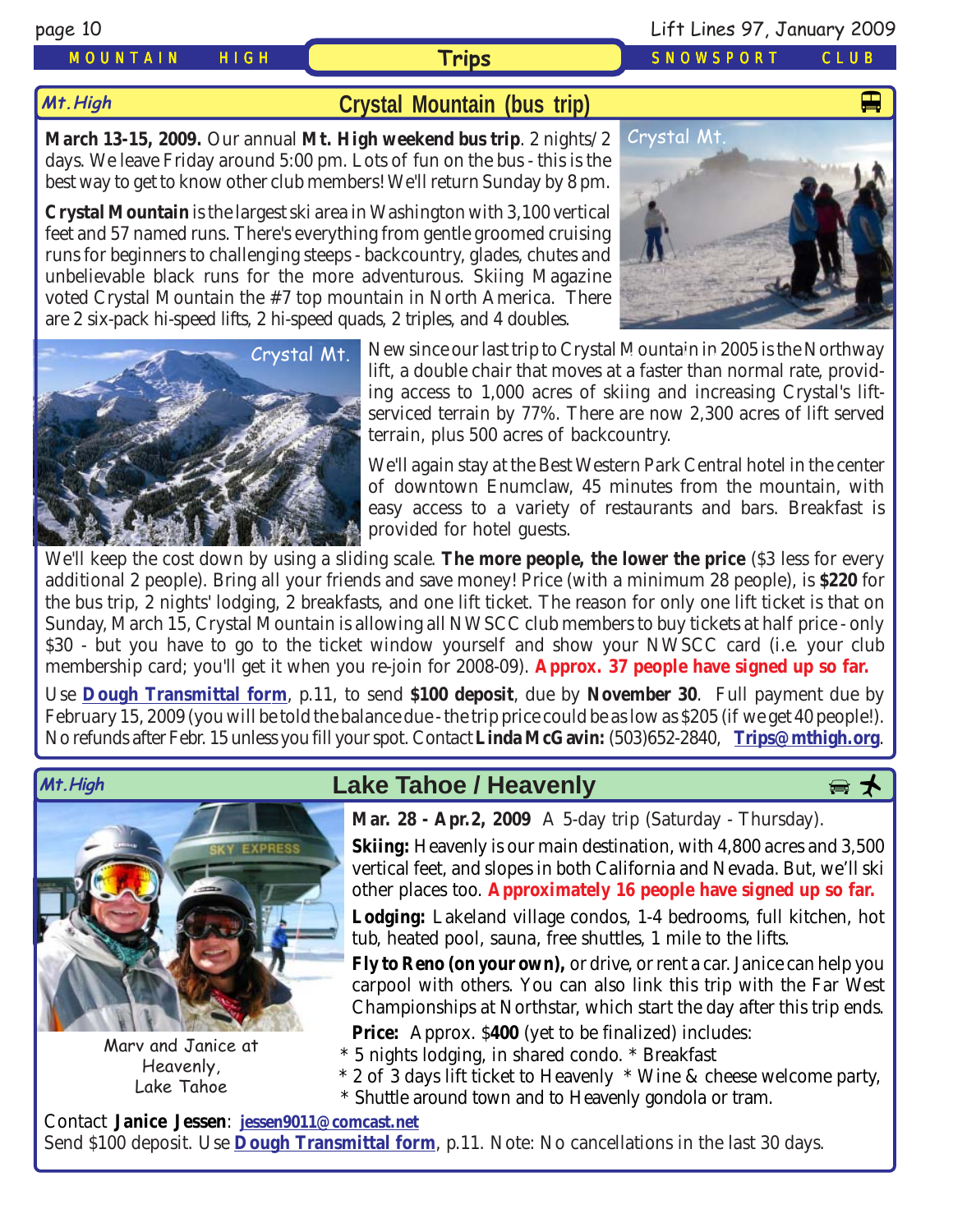| Lift Lines 97, January 2009                                                                                                                                                                                                                                                                |                |                                    |                        |                                                                         | page 11                                                                                                          |
|--------------------------------------------------------------------------------------------------------------------------------------------------------------------------------------------------------------------------------------------------------------------------------------------|----------------|------------------------------------|------------------------|-------------------------------------------------------------------------|------------------------------------------------------------------------------------------------------------------|
| <b>MOUNTAIN</b>                                                                                                                                                                                                                                                                            | HIGH           | Contacts / Club info               |                        | SNOWSPORT                                                               | CLUB                                                                                                             |
| <b>Email Options</b>                                                                                                                                                                                                                                                                       |                |                                    |                        | <b>Mountain High Meeting</b>                                            |                                                                                                                  |
| In between newsletters, we keep you informed via email. You have a choice:                                                                                                                                                                                                                 |                |                                    |                        | Usually the last Tuesday of the month.<br>(This month is an exception.) |                                                                                                                  |
| A) Recive ALL the club's emails. All ski-related and/or club related.<br>B) Receive only club-related messages. If it's not about our club, it won't be<br>sent. That means, no emails about other clubs, other ski areas, NWSCC,<br>FWSA, ski shop specials, etc. Strictly our club only. |                |                                    |                        | This is a planning meeting                                              | Feb. 3 (Tue.): Open to all who want<br>to get more involved with the club.                                       |
| C) No email at all. Just the monthly newsletter, and nothing else.<br>Indicate your preference on the Membership renewal form. If you wish to<br>switch at any point, let <b>Emilio</b> know your preference.                                                                              |                |                                    |                        |                                                                         | Gather at 6:00 pm. Start at 6:30 pm.<br>Location: Round Table Pizza, 10070<br>SW Barbur Blvd., near Capitol Hwy. |
| Mountain High snowsport club contacts:                                                                                                                                                                                                                                                     |                |                                    |                        |                                                                         | General info:                                                                                                    |
| <b>President:</b>                                                                                                                                                                                                                                                                          | Terry White,   | H: 503-781-4558,                   | TWhite223@msn.com      |                                                                         | info@mthigh.org                                                                                                  |
| <b>Vice-President:</b>                                                                                                                                                                                                                                                                     | Gordon Lusk,   | H: 503-804-8363,                   |                        | GordyLusk@hotmail.com                                                   | Web site:                                                                                                        |
| Secretary:                                                                                                                                                                                                                                                                                 |                | Diane Zhitlovsky, H: 503-244-3392, |                        | Dianezhi@hotmail.com                                                    | www.mthigh.org                                                                                                   |
| <b>Treasurer:</b>                                                                                                                                                                                                                                                                          | Sandi Dykstra, | H: 503-629-0177,                   | sandid@aol.com         |                                                                         |                                                                                                                  |
| Membership Director: Elaine Bock,                                                                                                                                                                                                                                                          |                |                                    |                        | SeawitchPdx@aol.com                                                     |                                                                                                                  |
| <b>Race Director:</b>                                                                                                                                                                                                                                                                      | Bruce Ellison, | H: 503-697-7892.                   | Yuffiet@comcast.net    |                                                                         |                                                                                                                  |
| <b>Newsletter Editor:</b>                                                                                                                                                                                                                                                                  |                | Emilio Trampuz, H: 1-503-378-0171, | info@mthigh.org        |                                                                         |                                                                                                                  |
| <b>Social Activities:</b>                                                                                                                                                                                                                                                                  |                | Marsha Cosgrove, H: 503-799-2833,  |                        |                                                                         |                                                                                                                  |
| <b>Golf:</b>                                                                                                                                                                                                                                                                               | Cal Eddy,      | H: 503-631-3115,                   |                        | W: 503-805-8606, baebaw@ccwebster.net                                   |                                                                                                                  |
| Mid-week skiing:                                                                                                                                                                                                                                                                           | George Yun     | H: 503-697-3055,                   | boar2m@msn.com         |                                                                         |                                                                                                                  |
| <b>NWSCC Rep:</b>                                                                                                                                                                                                                                                                          | Debbi Kor,     | H: 503-314-7078,                   |                        | ijustwannarun1@comcast.net                                              |                                                                                                                  |
| <b>Trip Directors:</b>                                                                                                                                                                                                                                                                     |                | Linda McGavin, H: 503-652-2840,    | Trips@mthigh.org       |                                                                         |                                                                                                                  |
|                                                                                                                                                                                                                                                                                            | Janice Jessen, | H: 503-636-0687,                   | jessen9011@comcast.net |                                                                         |                                                                                                                  |

# DOUGH TRANSMITTAL FORM

Mail check payable to: Mountain High Snowsport Club, PO Box 2182, Portland, OR 97208.

| PLEASE PRINT CLEARLY:                                              | [ ] New membership                                                                                                                                                                                                                                                                         | [ ] Renewal |                      | Whereas the Mountain High Snowsport Club ("Club") is an orga-<br>nization of fun loving ADULTS whose events are organized by<br>members who volunteer their efforts for the enjoyment of their                                                                                                                      |
|--------------------------------------------------------------------|--------------------------------------------------------------------------------------------------------------------------------------------------------------------------------------------------------------------------------------------------------------------------------------------|-------------|----------------------|---------------------------------------------------------------------------------------------------------------------------------------------------------------------------------------------------------------------------------------------------------------------------------------------------------------------|
|                                                                    |                                                                                                                                                                                                                                                                                            |             |                      | fellow members and friends, please remember when I partici-<br>pate in Club events I do so at my own risk. Sporting activities,                                                                                                                                                                                     |
|                                                                    |                                                                                                                                                                                                                                                                                            |             |                      | indeed, any activity, includes inherent risks. I will evaluate my<br>own abilities and responsibilities and join in the Club fun as a                                                                                                                                                                               |
|                                                                    |                                                                                                                                                                                                                                                                                            |             |                      | responsible and considerate adult. I will not hold the Club or any<br>Club officer liable for the consequences of my decisions and my<br>behavior. The bottom line is, stuff just happens sometimes and                                                                                                             |
|                                                                    | Email (Hm): ___________________________________ Email (Wk): ____________________                                                                                                                                                                                                           |             |                      | the club volunteers are not to be blamed for helping us have fun.<br>Besides, the Club has no assets, except for a leftover banner,                                                                                                                                                                                 |
| <b>Email Preferences:</b><br>[ ] No changes<br>(same as last year) | - Newsletter (once a month): [ ] yes, link only [ ] yes, complete file<br>- Club news & events (between newsletters): [ ] yes [ ] no<br>- Other ski news (NWSCC, FWSA, ski areas, trips): [ ] yes [ ] no<br>- Is it OK to share your email address with other club members? [ ] Yes [ ] No |             | $\lceil$ $\rceil$ no | some balloons, or a couple of empty beer bottles with the Club's                                                                                                                                                                                                                                                    |
|                                                                    | Please take my money, and apply it toward the following Ski Club fun stuff:                                                                                                                                                                                                                |             |                      | Deposit?Paidinfull?                                                                                                                                                                                                                                                                                                 |
|                                                                    | $\Box$ Annual Membership (Oct. 1, 2008 - Sept. 2009): Single (\$25); couple (\$40)                                                                                                                                                                                                         |             |                      | $\frac{1}{2}$ $\frac{1}{2}$ $\frac{1}{2}$ $\frac{1}{2}$ $\frac{1}{2}$ $\frac{1}{2}$ $\frac{1}{2}$ $\frac{1}{2}$ $\frac{1}{2}$ $\frac{1}{2}$ $\frac{1}{2}$ $\frac{1}{2}$ $\frac{1}{2}$ $\frac{1}{2}$ $\frac{1}{2}$ $\frac{1}{2}$ $\frac{1}{2}$ $\frac{1}{2}$ $\frac{1}{2}$ $\frac{1}{2}$ $\frac{1}{2}$ $\frac{1}{2}$ |
|                                                                    | □ PACRAT Racing (2008/09) Total: \$85 Team name: _________________                                                                                                                                                                                                                         |             |                      | $\frac{1}{2}$ $\frac{1}{2}$ $\frac{1}{2}$ $\frac{1}{2}$ $\frac{1}{2}$ $\frac{1}{2}$ $\frac{1}{2}$ $\frac{1}{2}$ $\frac{1}{2}$ $\frac{1}{2}$ $\frac{1}{2}$ $\frac{1}{2}$ $\frac{1}{2}$ $\frac{1}{2}$ $\frac{1}{2}$ $\frac{1}{2}$ $\frac{1}{2}$ $\frac{1}{2}$ $\frac{1}{2}$ $\frac{1}{2}$ $\frac{1}{2}$ $\frac{1}{2}$ |
|                                                                    | $\Box$ Schweitzer (Feb. 18-22, 2009) 1st dep.: \$100, 2nd dep.: \$230 by Nov. 10., Total=\$677                                                                                                                                                                                             |             |                      | $\frac{1}{2}$                                                                                                                                                                                                                                                                                                       |
|                                                                    | $\Box$ Crystal (March 13-15,2009) Deposit: \$100 by Nov.30., Total=\$220 by Feb. 15.                                                                                                                                                                                                       |             |                      |                                                                                                                                                                                                                                                                                                                     |
|                                                                    | $\Box$ Heavenly (Mar.28-Apr.2,2009) Deposit: \$100 by Nov.30. Total=\$400 by Feb.28                                                                                                                                                                                                        |             |                      |                                                                                                                                                                                                                                                                                                                     |
|                                                                    |                                                                                                                                                                                                                                                                                            |             |                      |                                                                                                                                                                                                                                                                                                                     |
|                                                                    | Comments (For whom you are paying. Roommate requests,): _____________________                                                                                                                                                                                                              |             |                      |                                                                                                                                                                                                                                                                                                                     |
|                                                                    |                                                                                                                                                                                                                                                                                            |             |                      | Date: the contract of the contract of the contract of the contract of the contract of the contract of the contract of the contract of the contract of the contract of the contract of the contract of the contract of the cont                                                                                      |
|                                                                    |                                                                                                                                                                                                                                                                                            |             |                      | Date: and the contract of the contract of the contract of the contract of the contract of the contract of the contract of the contract of the contract of the contract of the contract of the contract of the contract of the                                                                                       |
|                                                                    |                                                                                                                                                                                                                                                                                            |             |                      |                                                                                                                                                                                                                                                                                                                     |